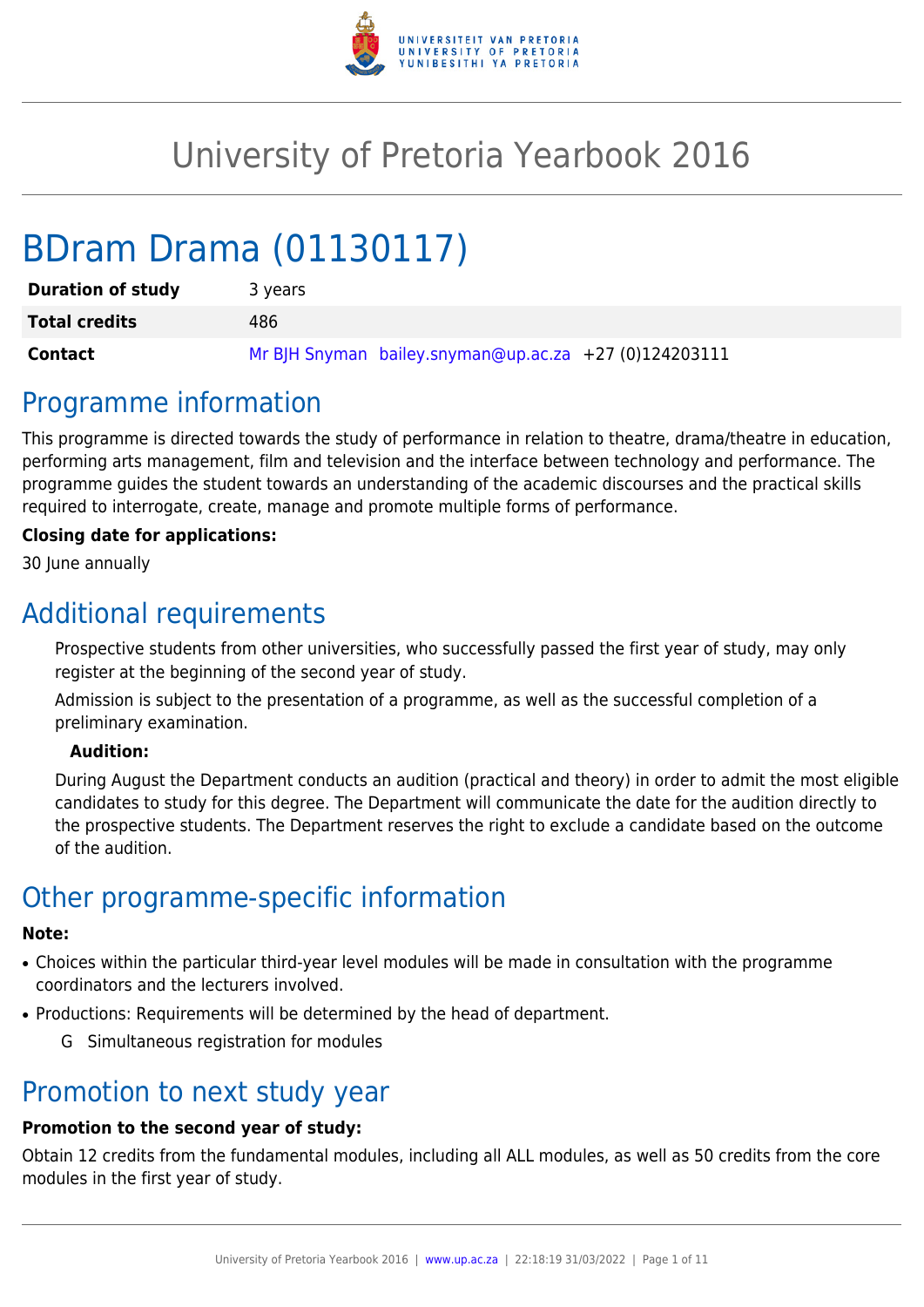

#### **Promotion to the third year of study:**

Obtain all first-year credits as well as 90 credits from the second year.

Any deviation from these requirements may only be done subject to the approval of the Dean, on the recommendation of the head of department.

# Pass with distinction

A student must obtain an average of at least 75% in all the theoretical modules at, as well as 75% in the TNP praxis module at third-year level.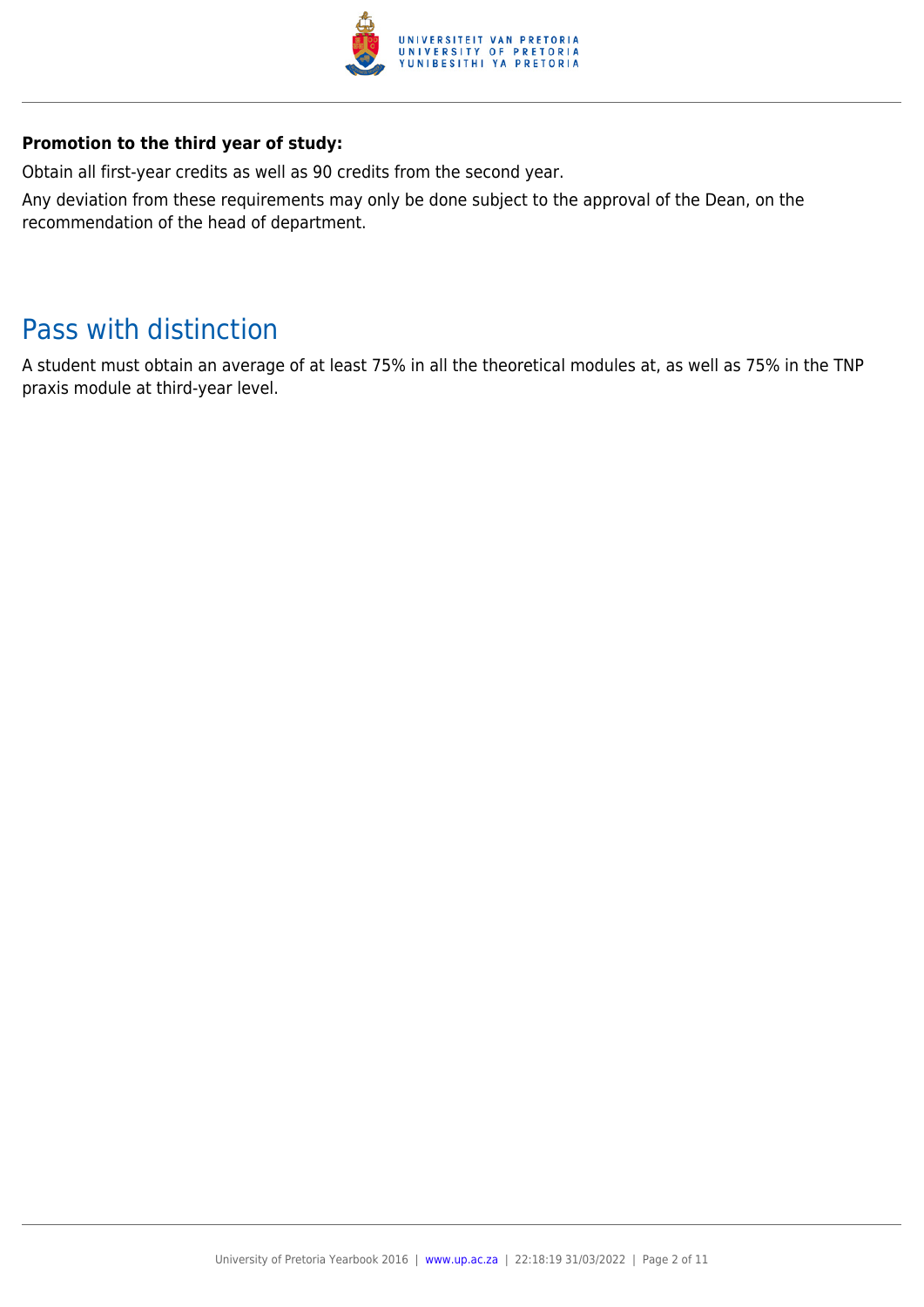

# Curriculum: Year 1

**Minimum credits: 98**

### **Fundamental modules**

#### **Academic information management 101 (AIM 101)**

| <b>Module credits</b>         | 6.00                                                                                                                                                                                                                                                                                                                                                     |
|-------------------------------|----------------------------------------------------------------------------------------------------------------------------------------------------------------------------------------------------------------------------------------------------------------------------------------------------------------------------------------------------------|
| Service modules               | Faculty of Engineering, Built Environment and Information Technology<br><b>Faculty of Education</b><br>Faculty of Economic and Management Sciences<br><b>Faculty of Humanities</b><br>Faculty of Law<br><b>Faculty of Health Sciences</b><br>Faculty of Natural and Agricultural Sciences<br>Faculty of Theology<br><b>Faculty of Veterinary Science</b> |
| <b>Prerequisites</b>          | No prerequisites.                                                                                                                                                                                                                                                                                                                                        |
| <b>Contact time</b>           | 2 lectures per week                                                                                                                                                                                                                                                                                                                                      |
| <b>Language of tuition</b>    | Both Afr and Eng                                                                                                                                                                                                                                                                                                                                         |
| <b>Academic organisation</b>  | <b>Information Science</b>                                                                                                                                                                                                                                                                                                                               |
| <b>Period of presentation</b> | Semester 1                                                                                                                                                                                                                                                                                                                                               |

#### **Module content**

Find, evaluate, process, manage and present information resources for academic purposes using appropriate technology. Apply effective search strategies in different technological environments. Demonstrate the ethical and fair use of information resources. Integrate 21st-century communications into the management of academic information.

#### **Academic information management 111 (AIM 111)**

| <b>Module credits</b>        | 4.00                                                                                                                                                                                                                                                                                                             |
|------------------------------|------------------------------------------------------------------------------------------------------------------------------------------------------------------------------------------------------------------------------------------------------------------------------------------------------------------|
| <b>Service modules</b>       | Faculty of Engineering, Built Environment and Information Technology<br><b>Faculty of Education</b><br>Faculty of Economic and Management Sciences<br><b>Faculty of Humanities</b><br>Faculty of Law<br><b>Faculty of Health Sciences</b><br>Faculty of Natural and Agricultural Sciences<br>Faculty of Theology |
| <b>Prerequisites</b>         | No prerequisites.                                                                                                                                                                                                                                                                                                |
| <b>Contact time</b>          | MAMELODI, 2 lectures per week                                                                                                                                                                                                                                                                                    |
| <b>Language of tuition</b>   | Both Afr and Eng                                                                                                                                                                                                                                                                                                 |
| <b>Academic organisation</b> | <b>Information Science</b>                                                                                                                                                                                                                                                                                       |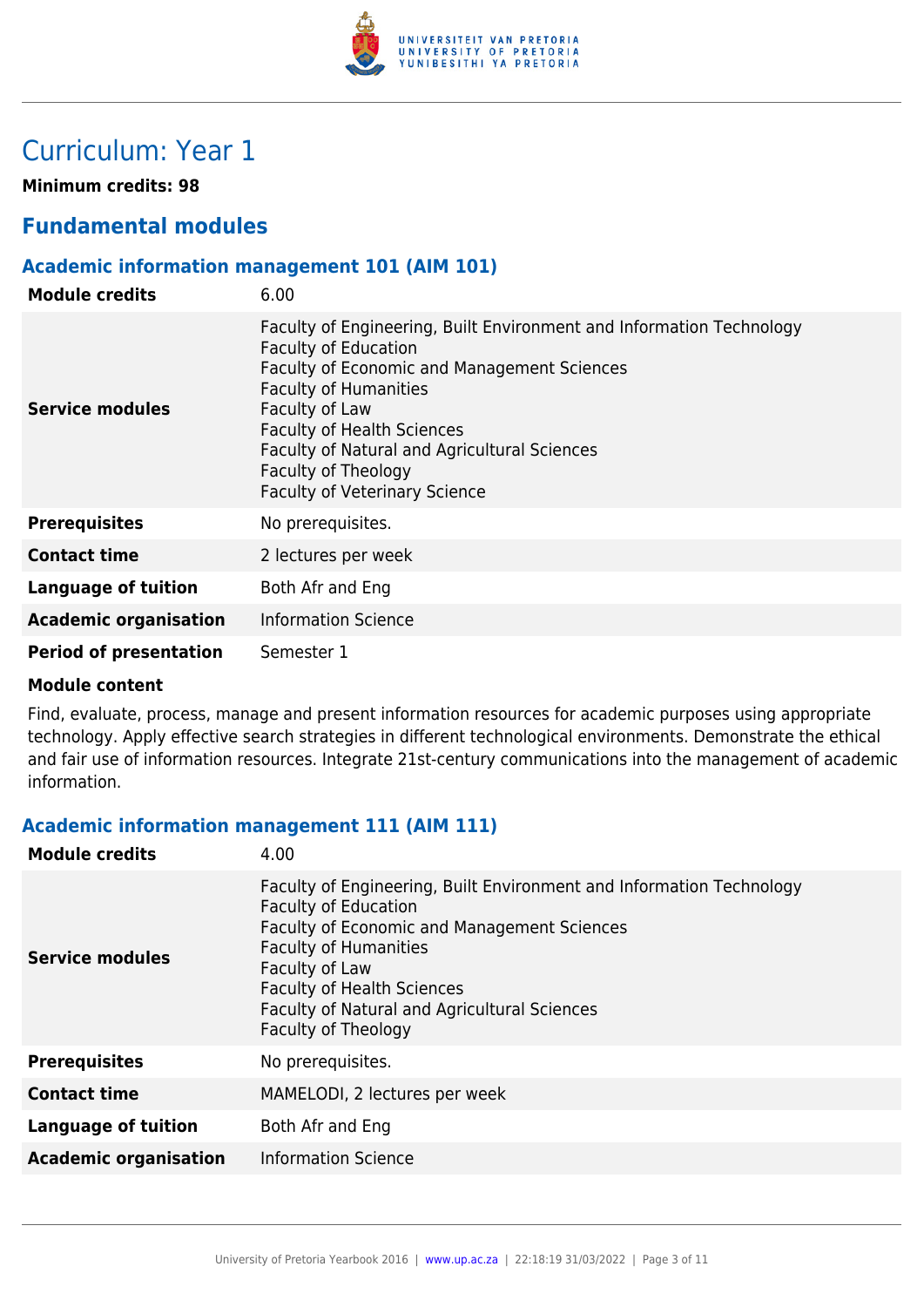

#### **Period of presentation** Semester 1

#### **Module content**

Find, evaluate, process, manage and present information resources for academic purposes using appropriate technology.

#### **Academic information management 121 (AIM 121)**

| <b>Module credits</b>         | 4.00                                                                                                                                                                                                                                                                                                                                                            |
|-------------------------------|-----------------------------------------------------------------------------------------------------------------------------------------------------------------------------------------------------------------------------------------------------------------------------------------------------------------------------------------------------------------|
| Service modules               | Faculty of Engineering, Built Environment and Information Technology<br><b>Faculty of Education</b><br><b>Faculty of Economic and Management Sciences</b><br><b>Faculty of Humanities</b><br>Faculty of Law<br><b>Faculty of Health Sciences</b><br>Faculty of Natural and Agricultural Sciences<br>Faculty of Theology<br><b>Faculty of Veterinary Science</b> |
| <b>Prerequisites</b>          | No prerequisites.                                                                                                                                                                                                                                                                                                                                               |
| <b>Contact time</b>           | 2 lectures per week, MAMELODI                                                                                                                                                                                                                                                                                                                                   |
| <b>Language of tuition</b>    | Both Afr and Eng                                                                                                                                                                                                                                                                                                                                                |
| <b>Academic organisation</b>  | <b>Information Science</b>                                                                                                                                                                                                                                                                                                                                      |
| <b>Period of presentation</b> | Semester 2                                                                                                                                                                                                                                                                                                                                                      |

#### **Module content**

Apply effective search strategies in different technological environments. Demonstrate the ethical and fair use of information resources. Integrate 21st-century communications into the management of academic information.

#### **Academic literacy 110 (ALL 110)**

| <b>Module credits</b>         | 6.00                                                     |
|-------------------------------|----------------------------------------------------------|
| <b>Service modules</b>        | <b>Faculty of Health Sciences</b><br>Faculty of Theology |
| <b>Prerequisites</b>          | No prerequisites.                                        |
| <b>Contact time</b>           | 2 lectures per week                                      |
| <b>Language of tuition</b>    | English                                                  |
| <b>Academic organisation</b>  | Unit for Academic Literacy                               |
| <b>Period of presentation</b> | Semester 1                                               |

#### **Module content**

This module intends to equip students to cope more confidently and competently with the reading and understanding of a variety of texts, to apply these skills in a variety of contexts and to follow the conventions of academic writing.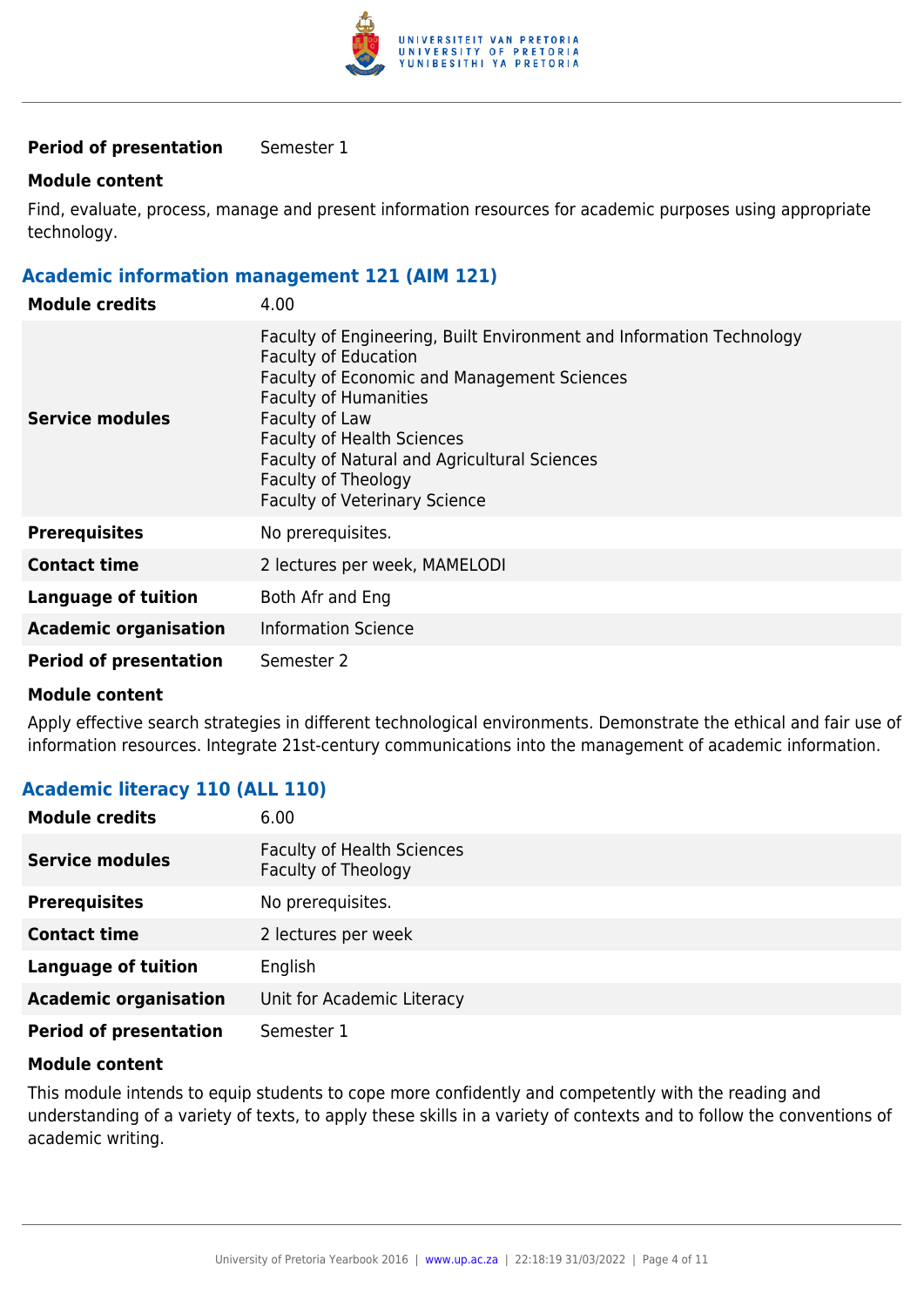

#### **Academic literacy for Humanities 125 (ALL 125)**

| <b>Module credits</b>         | 6.00                              |
|-------------------------------|-----------------------------------|
| <b>Service modules</b>        | <b>Faculty of Health Sciences</b> |
| <b>Prerequisites</b>          | No prerequisites.                 |
| <b>Contact time</b>           | 2 lectures per week               |
| <b>Language of tuition</b>    | English                           |
| <b>Academic organisation</b>  | Unit for Academic Literacy        |
| <b>Period of presentation</b> | Semester 2                        |

#### **Module content**

This module equips students to understand and use a range of discipline-specific terminology; apply the strategies of critical and comprehensive reading to their own academic literacy; apply the conventions of academic writing to their own writing, using the process approach, to produce intelligible academic texts and use the correct referencing technique as required by the faculty.

#### **Academic orientation 101 (UPO 101)**

| <b>Module credits</b>         | 0.00                     |
|-------------------------------|--------------------------|
| <b>Prerequisites</b>          | No prerequisites.        |
| Language of tuition           | Double Medium            |
| <b>Academic organisation</b>  | Humanities Dean's Office |
| <b>Period of presentation</b> | Year                     |

### **Core modules**

#### **Drama and film studies 110 (DFK 110)**

| <b>Module credits</b>         | 10.00               |
|-------------------------------|---------------------|
| <b>Prerequisites</b>          | No prerequisites.   |
| <b>Contact time</b>           | 3 lectures per week |
| <b>Language of tuition</b>    | Double Medium       |
| <b>Academic organisation</b>  | Drama               |
| <b>Period of presentation</b> | Semester 1          |

#### **Module content**

The languages of drama and film

This module introduces the languages of drama and film as well as approaches to drama and film analysis. In addition, historical and contemporary drama and film theories will be used to read various drama and film texts.

A & B: For students who enrolled for the BA Drama programme prior to 2016, as well as for students entering the BDram programme in 2016.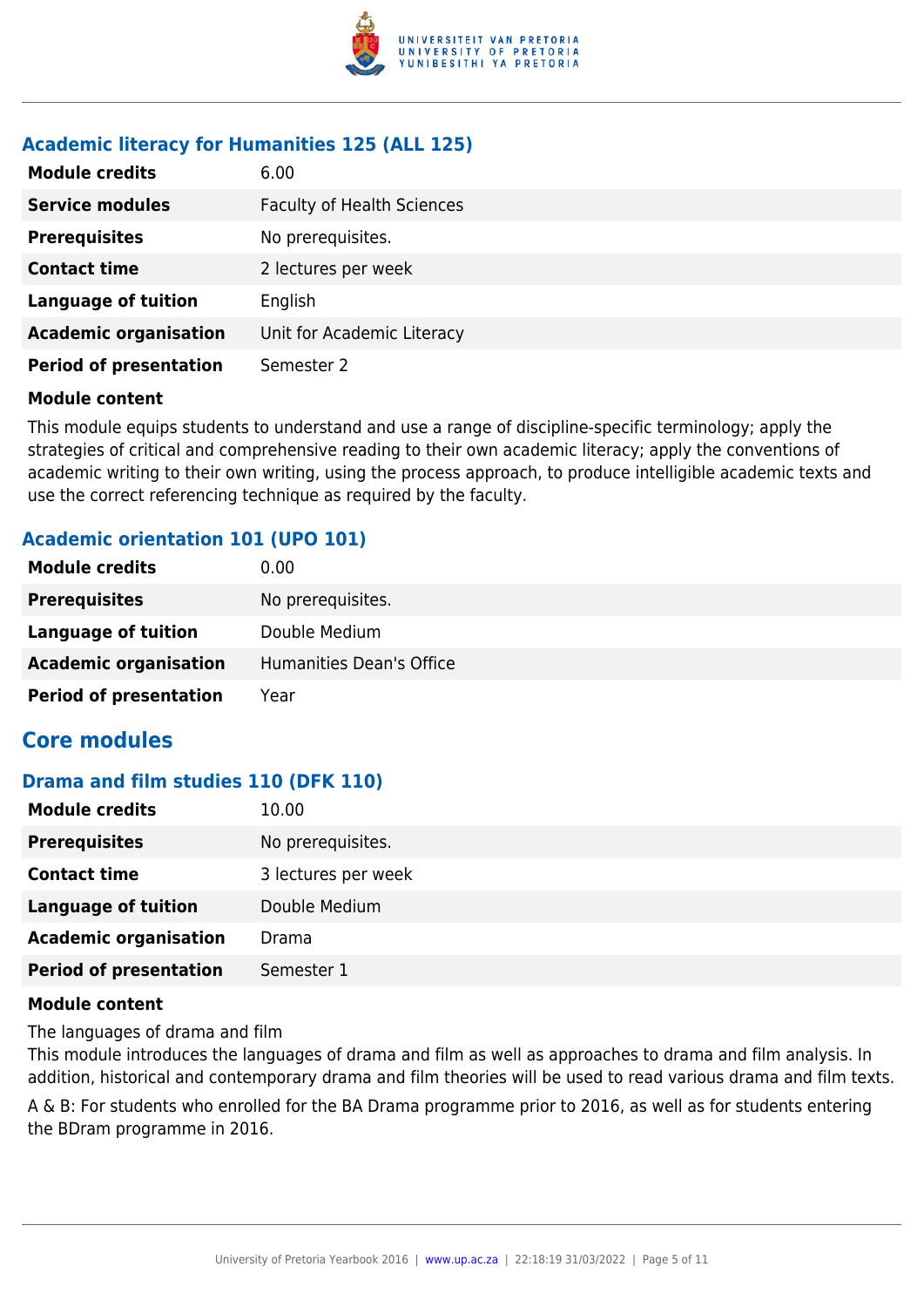

#### **Drama and film studies 120 (DFK 120)**

| <b>Module credits</b>         | 10.00               |
|-------------------------------|---------------------|
| <b>Prerequisites</b>          | <b>DFK 110</b>      |
| <b>Contact time</b>           | 3 lectures per week |
| Language of tuition           | Double Medium       |
| <b>Academic organisation</b>  | Drama               |
| <b>Period of presentation</b> | Semester 2          |
|                               |                     |

#### **Module content**

Drama and film genresThis module introduces the notion of genre as part of a wider concept of narrative building and storytelling in both drama and film. Different types of genre are introduced and discussed with regard to film and drama and furthermore linked to the idea of emerging identities in contemporary storytelling. All these parts are conceptually introduced and provide an introduction to reading, interpretation and giving meaning to various discourses in film and drama narratives.

A & B: For students who enrolled for the BA Drama programme prior to 2016, as well as for students entering the BDram programme in 2016

#### **Performance studies:Praxis 110 (TNP 110)**

| <b>Module credits</b>         | 20.00                 |
|-------------------------------|-----------------------|
| <b>Prerequisites</b>          | No prerequisites.     |
| <b>Contact time</b>           | Twelve times per week |
| <b>Language of tuition</b>    | Double Medium         |
| <b>Academic organisation</b>  | Drama                 |
| <b>Period of presentation</b> | Year                  |

#### **Module content**

\*Closed – only for BDram students

\*Students have to pass all components of this module in order to be promoted to the next year level Basic techniques of acting will be introduced. Aspects of self, other and space will be explored and applied by means of acting exercises, theatre games, improvisation and interpretation of applicable material. The notions of storytelling/narrative/playmaking/construction and interpretation/recreation will be explored.

The module further introduces experiential somatics for the actor and performer. Students will engage with the building blocks of body/voice integration towards the safe, interactive and heightened use of the body and voice in performance. Students will apply these building blocks in discipline-specific skills training and in performance, including acting.

#### **Live and digital performance studies 111 (SBT 111)**

| <b>Module credits</b> | 10.00               |
|-----------------------|---------------------|
| <b>Contact time</b>   | 3 lectures per week |
| Language of tuition   | Double Medium       |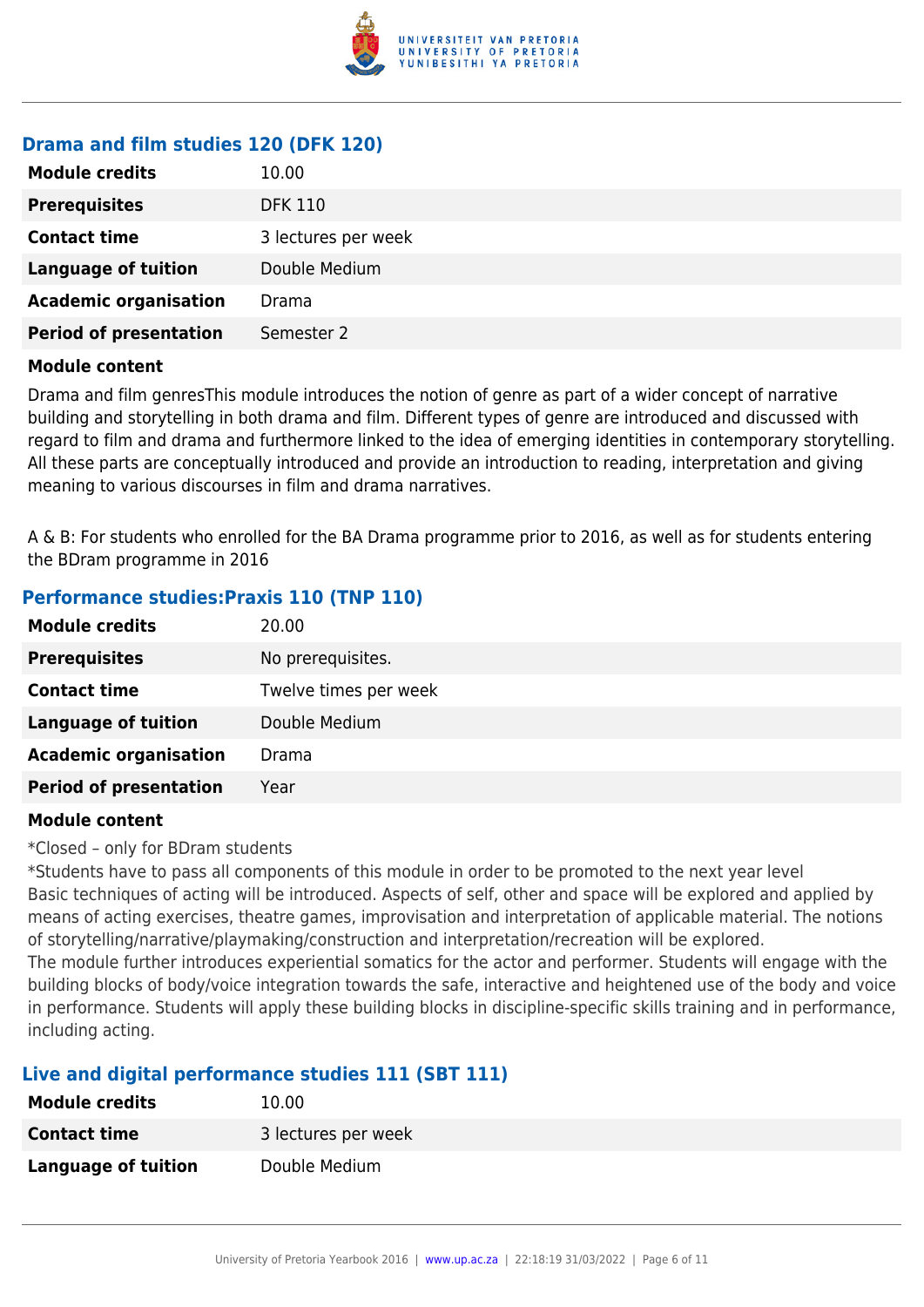

**Academic organisation** Drama

**Period of presentation** Semester 1

#### **Module content**

\*Closed – only for BDram students

Text analysis and performance

The self in relation to role, character, persona, embodiment and the creation of performance metaphors will be explored through analysis of prose, poetry and drama texts in order to establish a relationship between structural and aesthetic contents of the text and the construction of meaning in performance.

#### **Live and digital performance studies 122 (SBT 122)**

| <b>Module credits</b>         | 10.00               |
|-------------------------------|---------------------|
| <b>Contact time</b>           | 2 lectures per week |
| Language of tuition           | Double Medium       |
| <b>Academic organisation</b>  | Drama               |
| <b>Period of presentation</b> | Semester 2          |

#### **Module content**

\*Closed – only for BDram students Bodied Spaces

This module explores the ways in which the elements of scenography engage with the body to make meaning in a theatrical performance. The course demonstrates how visual codes can be used as narrative devices and how components of the spatial field can be used to support the primacy of the body as a maker of meaning in theatrical performance.

#### **Theatre studies: Theory 111 (TNT 111)**

| <b>Module credits</b>         | 10.00               |
|-------------------------------|---------------------|
| <b>Contact time</b>           | 3 lectures per week |
| Language of tuition           | Double Medium       |
| <b>Academic organisation</b>  | Drama               |
| <b>Period of presentation</b> | Semester 1          |

#### **Module content**

\*Closed – only for BDram students

Performing arts management

In this module students will be introduced to the current state of the performing arts in South Africa. Students will explore the language and technical aspects of theatre. It includes the processes involved with creation and performance of theatre productions. Focus will be placed on the ways in which the creative vision of the director is supported and manifested, to consolidate the aesthetical quality and conceptual framing of the production. The skills and responsibilities of the technical and creative theatre practitioners will be explored and put into context.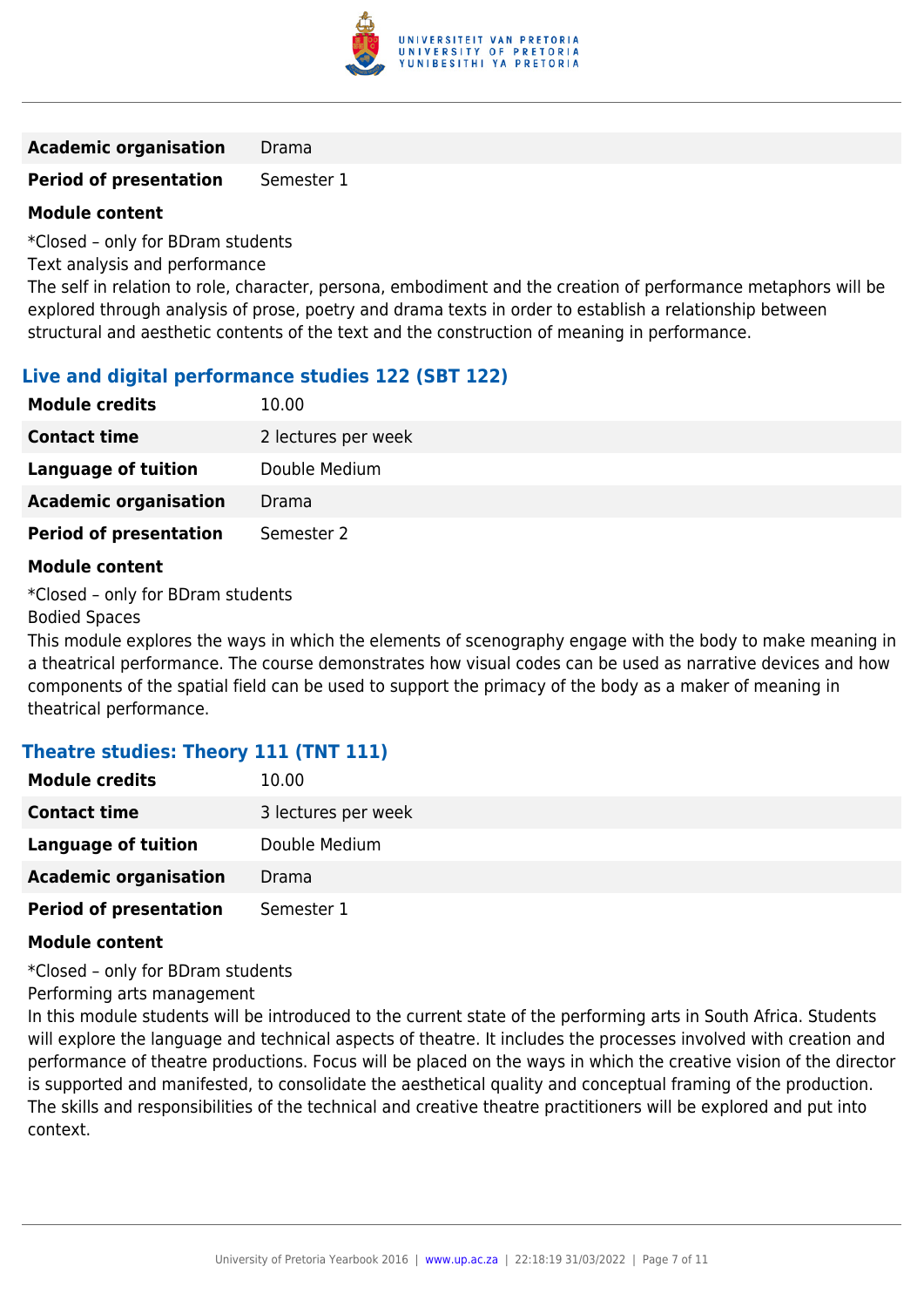

#### **Theatre studies: Theory 122 (TNT 122)**

| <b>Module credits</b>         | 10.00               |
|-------------------------------|---------------------|
| <b>Contact time</b>           | 3 lectures per week |
| Language of tuition           | Double Medium       |
| <b>Academic organisation</b>  | Drama               |
| <b>Period of presentation</b> | Semester 2          |
|                               |                     |

#### **Module content**

\*Closed – only for BDram students

Theatre and performance studies

In this module students will explore the fundamental principles of role play and important elements are identified and described. The framing of a role play in various social, cultural and political arenas and the strategies applied forms the point of departure for this investigation. Students develop the skills to draw lines from the duality of text as well as life during the process of character development.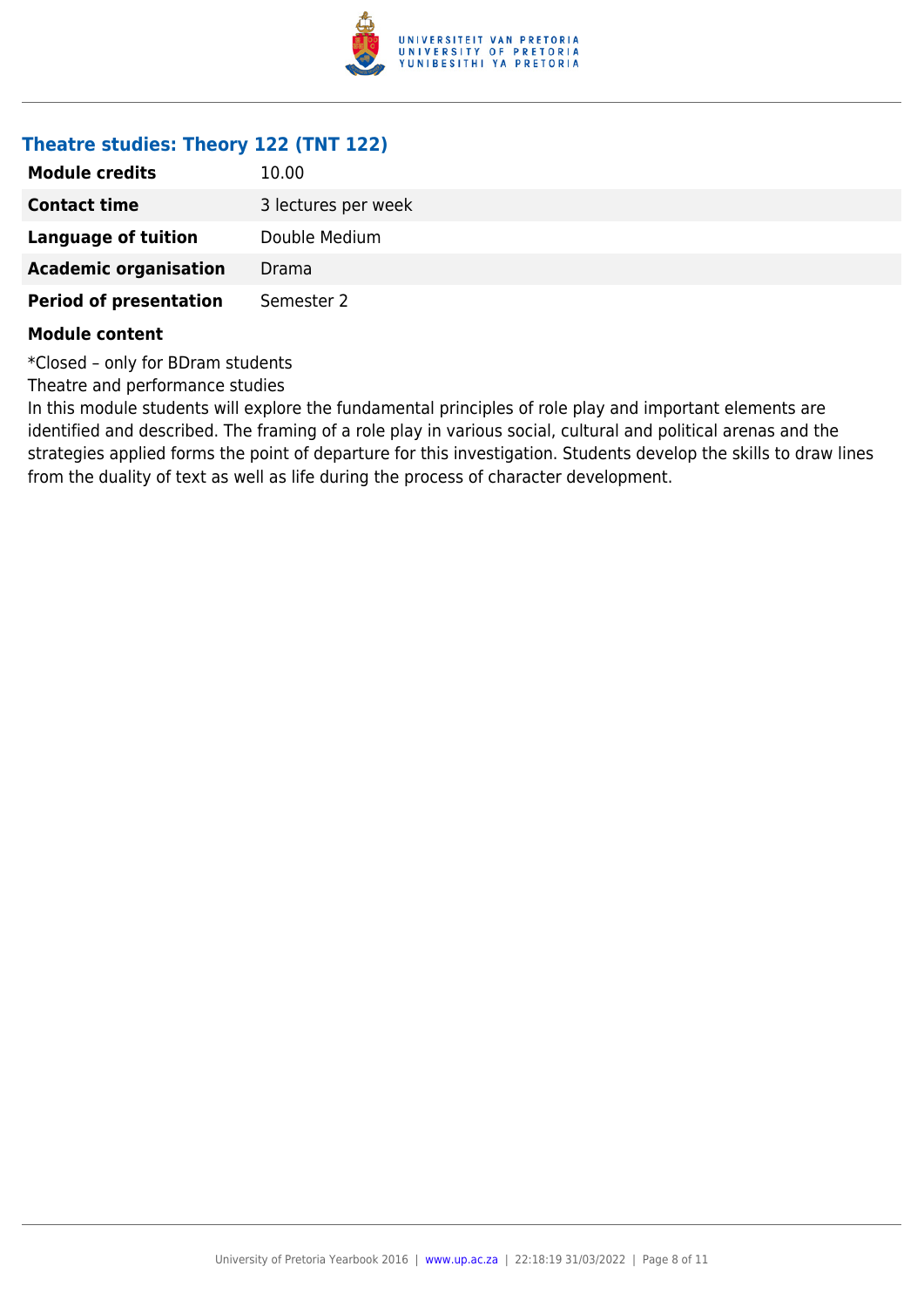

# Curriculum: Year 2

**Minimum credits: 120**

### **Core modules**

### **Drama and film studies 210 (DFK 210)**

| <b>Module credits</b>         | 20.00               |
|-------------------------------|---------------------|
| <b>Prerequisites</b>          | <b>DFK 120</b>      |
| <b>Contact time</b>           | 3 lectures per week |
| <b>Language of tuition</b>    | Double Medium       |
| <b>Academic organisation</b>  | Drama               |
| <b>Period of presentation</b> | Semester 1          |
|                               |                     |

#### **Module content**

Historical modes of Western performance

The module involves a study of the socio-political contexts of Western Classical and Renaissance theatre, redirecting the focus to the notion of violence in performance during the age of Enlightenment.

A & B: For students who enrolled for the BA Drama programme prior to 2016, as well as for students entering the BDram programme in 2016.

#### **Drama and film studies 220 (DFK 220)**

| <b>Module credits</b>         | 20.00               |
|-------------------------------|---------------------|
| <b>Prerequisites</b>          | <b>DFK 210</b>      |
| <b>Contact time</b>           | 3 lectures per week |
| <b>Language of tuition</b>    | Double Medium       |
| <b>Academic organisation</b>  | Drama               |
| <b>Period of presentation</b> | Semester 2          |
|                               |                     |

#### **Module content**

Realism and contemporary South African performance

Concepts of naturalism and realism will be interrogated in relation to dramatic texts and performance values in both drama and film. Ways in which dramatic realism emerges from and reflects historical perspectives since the "Age of Reason? will be offered. Against this background, the concept of "realism? will be interrogated in relation to performance texts and performance values in the emergence of interdisciplinary framework of performance studies. Ways in which dramatic realism emerges from and reflects historical perspectives will be offered and discussed, so as to draw connections between realism, and contemporary South African performance.

A & B: For students who enrolled for the BA Drama programme prior to 2016, as well as for students entering the BDram programme in 2016.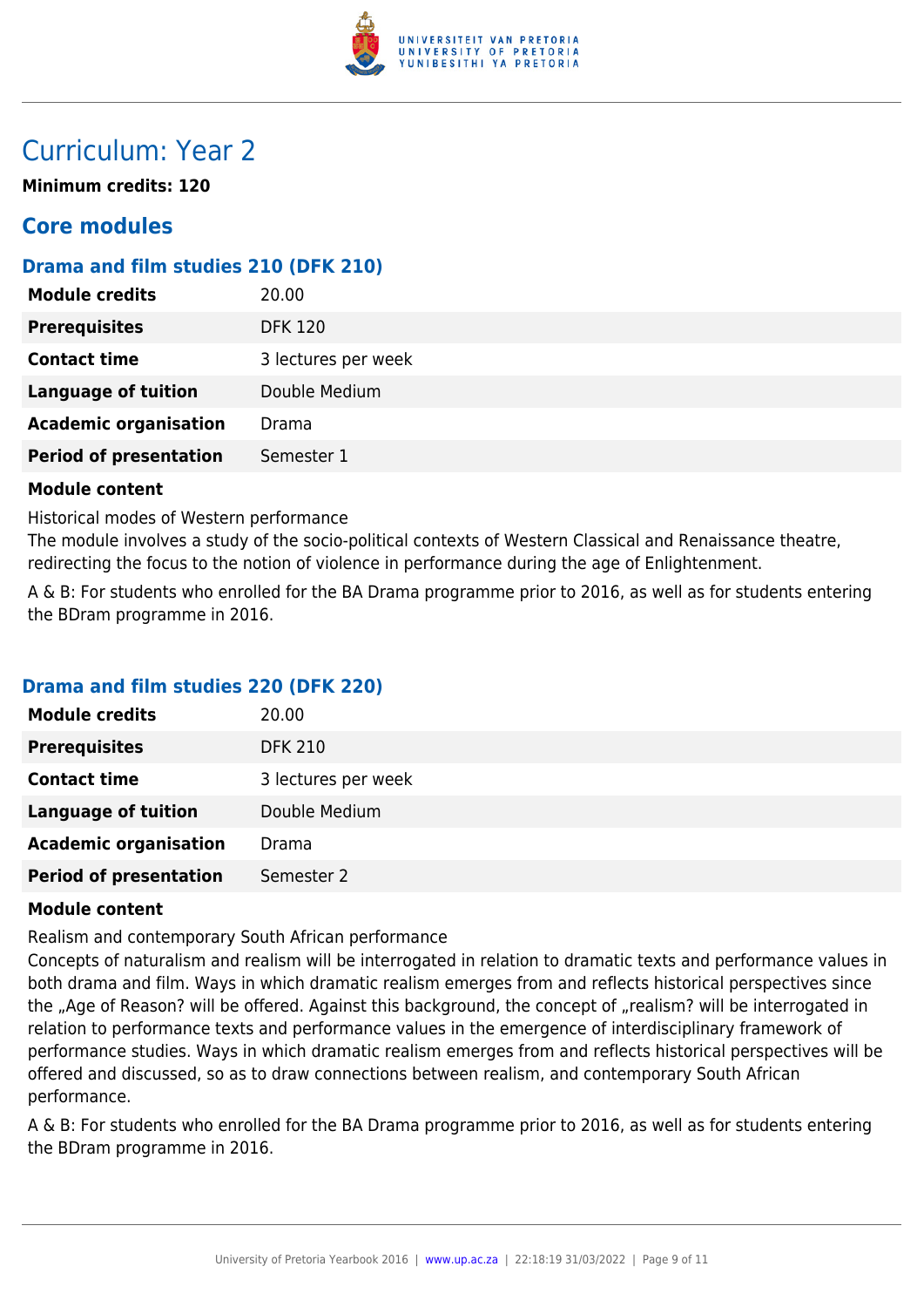

# Curriculum: Final year

**Minimum credits: 160**

### **Core modules**

### **Drama and film studies 310 (DFK 310)**

| <b>Prerequisites</b><br><b>DFK 220</b><br><b>Contact time</b><br>3 lectures per week<br><b>Language of tuition</b><br>Double Medium<br><b>Academic organisation</b><br>Drama | <b>Module credits</b>         | 30.00      |
|------------------------------------------------------------------------------------------------------------------------------------------------------------------------------|-------------------------------|------------|
|                                                                                                                                                                              |                               |            |
|                                                                                                                                                                              |                               |            |
|                                                                                                                                                                              |                               |            |
|                                                                                                                                                                              |                               |            |
|                                                                                                                                                                              | <b>Period of presentation</b> | Semester 1 |

#### **Module content**

Reading cultural representation

Against the framework of post-colonialism, issues of signification, representation and meaning in performance will be considered in relation to selected theoretical approaches to performance and their concern with gender in theatre and film. Representation and subjectivity and how they are revealed as gendered fictions rather than "natural?, inevitable realities will be explored through various drama and film texts. The student will explore how the body, as codified cultural product, can become a symbolic battleground for cultural supremacy in and through performance.

A & B: For students who enrolled for the BA Drama programme prior to 2016, as well as for students entering the BDram programme in 2016.

#### **Drama and film studies 320 (DFK 320)**

| <b>Module credits</b>         | 30.00               |
|-------------------------------|---------------------|
| <b>Prerequisites</b>          | <b>DFK 310</b>      |
| <b>Contact time</b>           | 3 lectures per week |
| <b>Language of tuition</b>    | Double Medium       |
| <b>Academic organisation</b>  | Drama               |
| <b>Period of presentation</b> | Semester 2          |

#### **Module content**

Counter discourses

Social relations, material conditions, discursive practices, identity and representational structures will be studied in relation to Marxist Materialism, cross-cultural theatre, postmodern discourse and post-theory ideas. Key figures and ideas from relevant critical theory will guide an interrogation of popular performance and cinema as well as non-dominant cinemas and modes of performance.

A & B: For students who enrolled for the BA Drama programme prior to 2016, as well as for students entering the BDram programme in 2016.